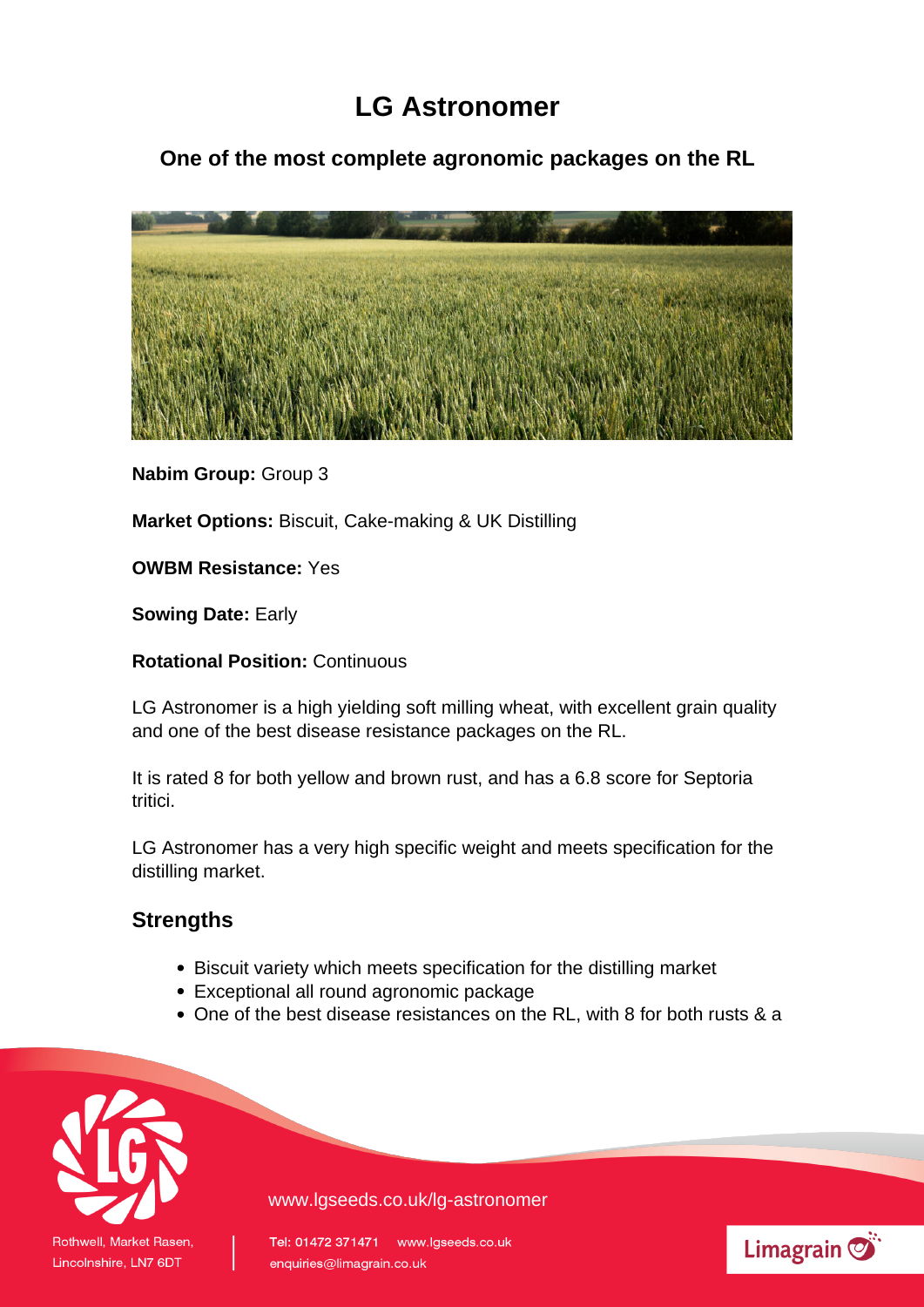6.8 for Septoria titici

- Tall with very stiff straw
- Excellent grain quality, with a high specific weight of 77.4 kg/hl
- Orange Wheat Blossom Midge Resistance

## **Technical Information**

## Technical information for LG Astronomer:

|                   | LG<br>Astronomer | <b>KWS Firefly</b> | <b>KWS Barrel</b> | Elicit |
|-------------------|------------------|--------------------|-------------------|--------|
| United<br>Kingdom | 100              | 100                | 99                | 98     |
| East region       | 100              | 101                | 99                | 98     |
| West region       | 99               | 100                | 99                | 98     |
| North region      | 97               | 99                 | 102               | 99     |
| <b>Untreated</b>  | 86               | 79                 | 73                | 78     |

|                                     | LG<br>Astronomer | <b>KWS Firefly</b> | <b>KWS Barrel</b> | Elicit         |
|-------------------------------------|------------------|--------------------|-------------------|----------------|
| Lodging -<br>without PGR            | 7                | 8                  | 8                 | 6              |
| Lodging - with<br><b>PGR</b>        | 9                | 8                  | 8                 | $\overline{7}$ |
| Height -<br>without PGR<br>(cm)     | 88               | 83                 | 84                | 86             |
| Ripening<br>(days $+/-$<br>Skyfall) | $+1$             | $+1$               | $+1$              | $+1$           |
| Sprouting                           | (7)              | (6)                | 6                 | 5              |
| Protein<br>Content %                | 11.7             | 11.7               | 11.2              | 11.5           |
| Hagberg<br>Falling                  | 232              | 240                | 240               | 208            |



www.lgseeds.co.uk/lg-astronomer

Tel: 01472 371471 www.lgseeds.co.uk enquiries@limagrain.co.uk